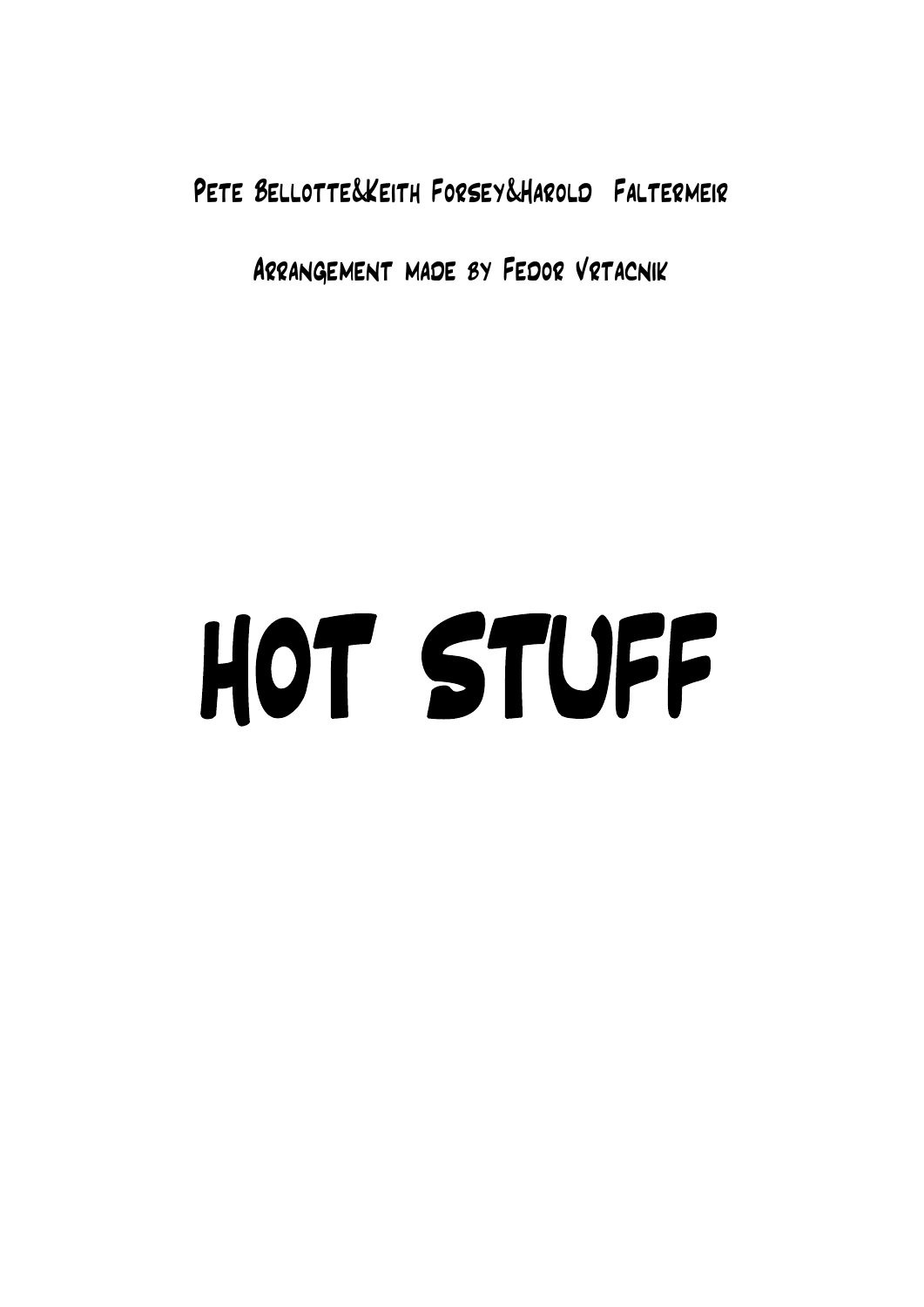HOT STUFF

Pete Bellotte&Keith Forsey&Harold Faltermeir Arrangement made by Fedor Vrtacnik